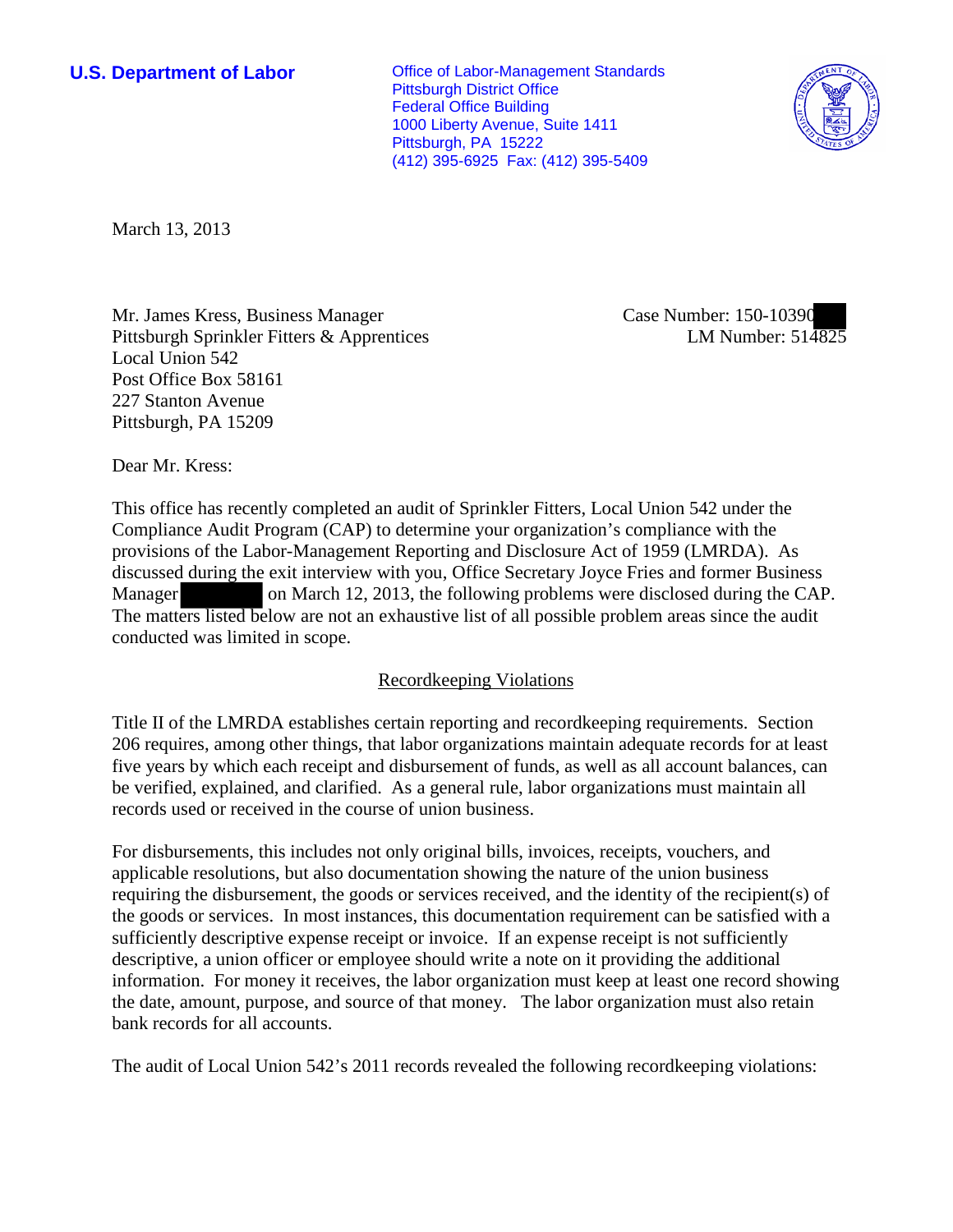Mr. James Kress March 13, 2013 Page 2 of 5

# Disposition of Property

Local Union 542 did not maintain an inventory of caps, t-shirts or other property it purchased, sold, or gave away. The union must report the value of any union property on hand at the beginning and end of the year in Item 28 of the LM-2. The union must retain an inventory or similar record of property on hand to verify, clarify, and explain the information reported in Item 28. In addition, the union must record in at least one record the date and amount received from each sale of union hats, t-shirts or other items.

The audit revealed the union gives away t-shirts to members and their children during the Labor Day parade; however, left over t-shirts are sold to members. In addition, the union sells work gloves throughout the year. Although the union kept a record of who received the items, the union did not maintain an inventory of items remaining at the end of the fiscal year.

The audit also revealed the union gave away gift cards and other gifts to members during the annual holiday party however; the union did not keep a record of who received the items. Although the union maintained all of the receipts to support the purchase of the gift cards and gifts the union did not record who received the items. The union should record somewhere in union records who received the holiday gifts.

Based on your assurance that Local Union 542 will retain adequate documentation in the future, OLMS will take no further enforcement action at this time regarding the above violation.

## Reporting Violations

The audit disclosed a violation of LMRDA Section 201(b), which requires labor organizations to file annual financial reports accurately disclosing their financial condition and operations. The Labor Organization Annual Report (Form LM-2) filed by Local Union 542 for the fiscal year ended December 31, 2011 was deficient in the following areas:

1. Acquire/Dispose of Property

Item 15 [LM-2] (During the reporting period did your organization acquire or dispose of any assets in any manner other than by purchase or sale?) should have been answered, "Yes," because the union gave away caps, t-shirts and gift cards totaling more than \$8,000 during the year. The union must identify the type and value of any property received or given away in the additional information section of the LM report along with the identity of the recipient(s) or donor(s) of such property. The union does not have to itemize every recipient of such giveaways by name. The union can describe the recipients by broad categories if appropriate such as "members" or "new retirees." In addition, the union must report the cost, book value, and trade-in allowance for assets that it traded in.

Local Union 542 must also report the value of the items given away to members and their families in Item 52, Contributions, Gifts and Grants.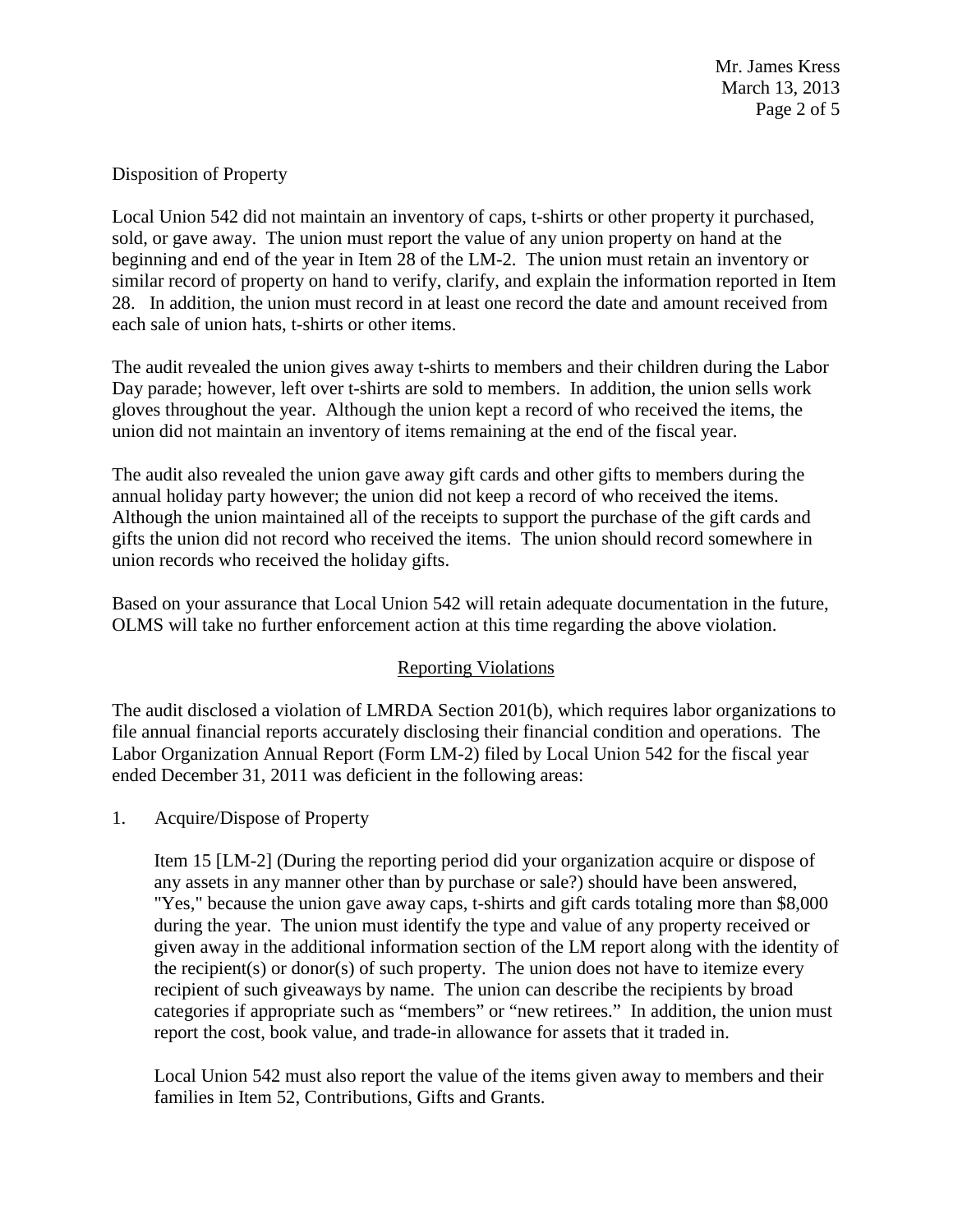Mr. James Kress March 13, 2013 Page 3 of 5

### 2. Disbursements to Officers and Employees

Local Union 542 did not include some reimbursements to officers totaling at least \$544.00 in Schedule 11 (All Officers and Disbursements to Officers). For example, Business Manager was reimbursed for expenses such as parking and tolls; however, it appears that the local erroneously reported these payments in Schedules 15 through 19.

The union must report in Column F of Schedules 11 and 12 (Disbursements for Official Business) direct disbursements to officers and employees for reimbursement of expenses they incurred while conducting union business. In addition, the union must report in Column F of Schedules 11 and 12 indirect disbursements made to another party (such as a credit card company) for business expenses union personnel incur. However, the union must report in Schedules 15 through 19 indirect disbursements for business expenses union personnel incur for transportation by public carrier (such as an airline) and for temporary lodging expenses while traveling on union business. The union must report in Column G (Other Disbursements) of Schedules 11 and 12 any direct or indirect disbursements to union personnel for expenses not necessary for conducting union business.

### 3. Automobile Expenses

Local Union 542 did not include in the amounts reported in Schedule 11 (All Officers and Disbursements to Officers) disbursements for the operation and maintenance of union automobiles totaling at least \$1,500.

The LM-2 instructions provide two methods for reporting automobile-related expenses. The union must report in Schedules 11 and 12 direct and indirect disbursements for the operation and maintenance of union owned and leased vehicles and the operation and maintenance of vehicles owned by union personnel (including gasoline, repairs, and insurance). The union may divide the expenses and report them in Columns F and G based on miles driven for union business (supported by mileage logs) compared with miles driven for personal use.

Alternatively, rather than allocating the expenses between Columns F and G, if 50 percent or more of an officer's or an employee's use of a vehicle was for official business, the union may report all of the expenses relative to the vehicle assigned to the officer or employee in Column F of Schedule 11 or 12 with an explanation in Item 69 (Additional Information) that the officer or employee used the vehicle part of the time for personal business. Similarly, if a vehicle assigned to an officer or employee was used less than 50 percent of the time for business, all of the expenses relative to that vehicle may be reported in Column G with an explanation in Item 69 that the officer or employee used the vehicle partly for official business.

The audit revealed that Business Manager is assigned a union automobile that is used strictly for union business. The expenses associated with this vehicle that are paid by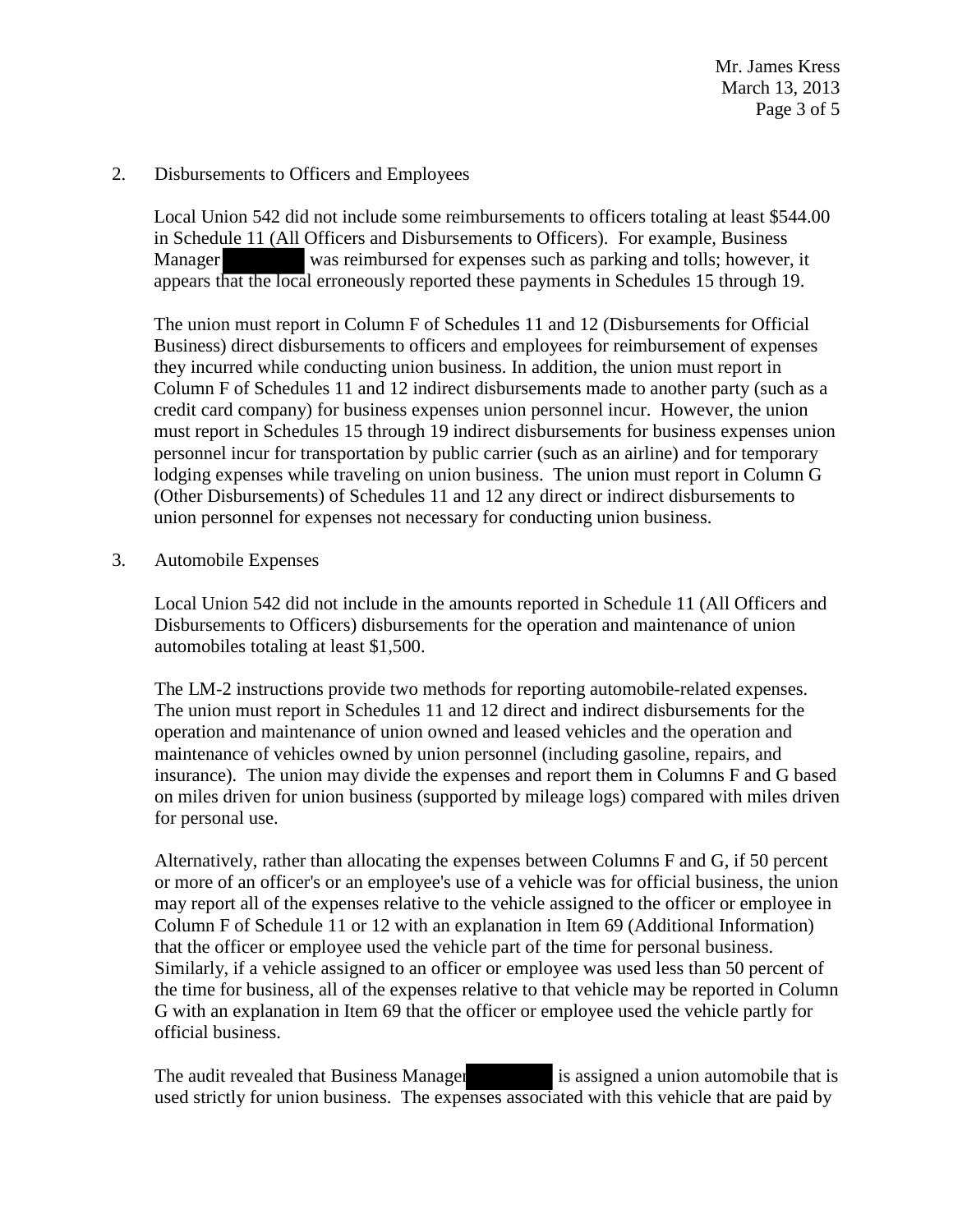the union as a result of its use for official union business, such as insurance and maintenance costs, must be reported in Column F, Disbursements for Official Business.

4. Failure to Itemize Disbursement or Receipt

Local Union 542 did not properly report several "major" transactions in Schedule 17 (Contributions, Gifts and Grants) and Schedule 18 (General Overhead). A "major" transaction includes any individual transaction of \$5,000 or more or total transactions to or from any single entity or individual that aggregate to \$5,000 or more during the reporting period and which the local cannot properly report elsewhere in Statement B. For example, the audit found that the union disbursed over \$5,000 to American Products for the purchase of t-shirts and caps for members but did not identify the vendor in Schedule 17 or on the detailed summary page. In addition, the audit found that the union disbursed over \$14,960 from their Market Recovery Fund to Preferred Fire Protection but did not identify the vendor in Schedule 18 or on the detailed summary page.

5. Sale of Supplies (LM-2)

Local Union 542 did not correctly report receipts from the sale of supplies during the audit year. The audit revealed that although during 2011 Local Union 542 carried an inventory and did not purchase any gloves to be re-sold to members; the union did collect receipts totaling at least \$1,000. The LM-2 instructions require that the union report receipts from the sale of supplies in Item 39 (Sale of Supplies) and disbursements for supplies for resale in Item 59 (Supplies for Resale). In addition, it must report the value of any supplies for resale on hand at the beginning and end of the year in Item 28 and Schedule 7 (Other Assets).

## Other Violation

The audit disclosed the following other violation:

Inadequate Bonding

 The audit revealed a violation of LMRDA Section 502 (Bonding), which requires that union officers and employees be bonded for no less than 10 percent of the total funds those individuals or their predecessors handled during the preceding fiscal year.

 The audit revealed that Local Union 542 officers and employees were not bonded for the minimum amount required at the time of the audit. However, Local Union 542 obtained adequate bonding coverage and provided evidence of this to OLMS during the audit. As a result, OLMS will take no further enforcement action regarding this issue.

Local Union 542 must file an amended Form LM-2 for the fiscal year ended December 31, 2011, to correct the deficient items discussed above. The report must be filed electronically using the Electronic Forms System (EFS) available at the OLMS website at [www.olms.dol.gov.](http://www.olms.dol.gov/) The